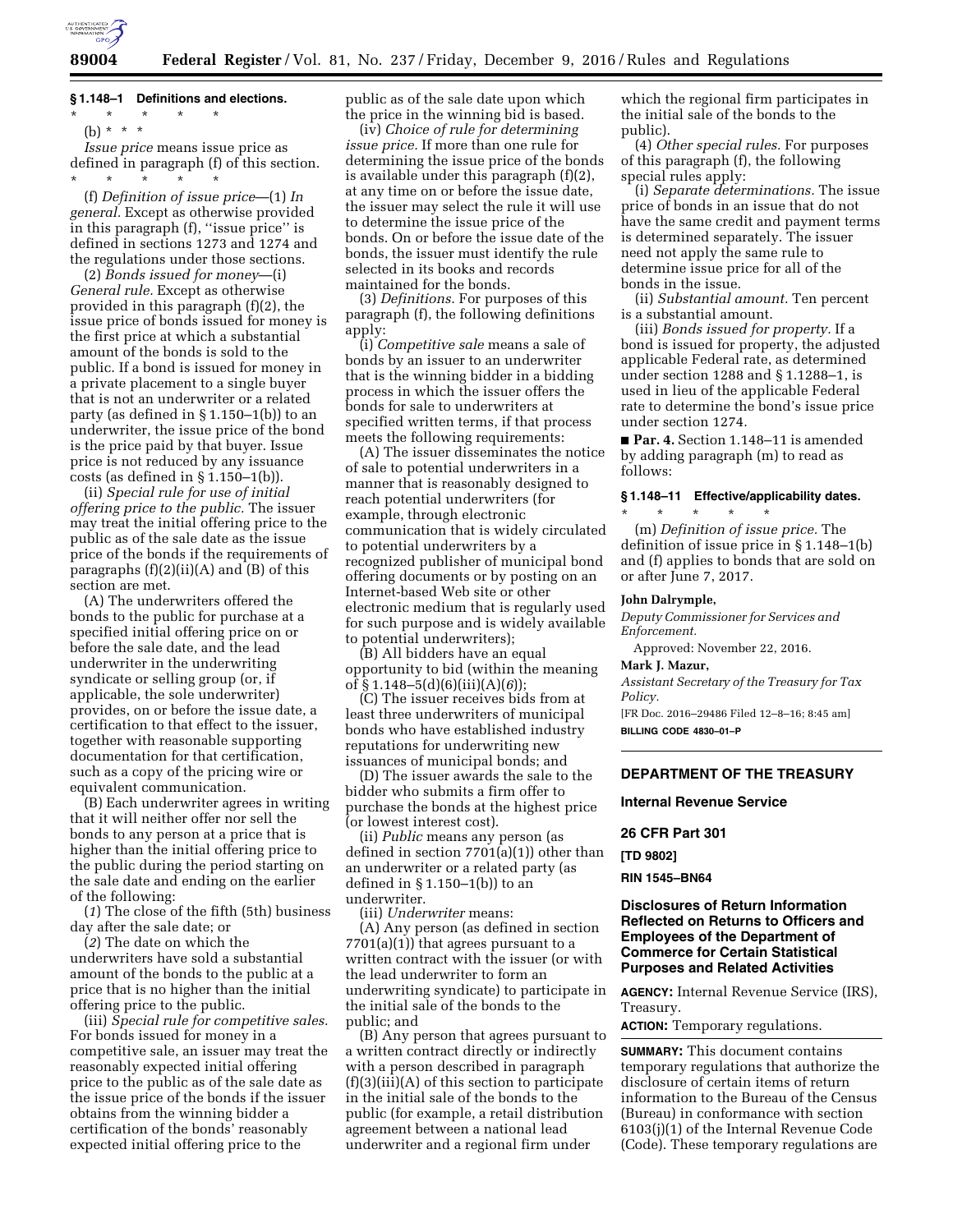made pursuant to a request from the Secretary of Commerce. These temporary regulations also provide clarifying language for an item of return information and remove duplicative paragraphs contained in the existing regulations. These temporary regulations require no action by taxpayers and have no effect on their tax liabilities. Thus, no taxpayers are likely to be affected by the disclosures authorized by this guidance. The text of the temporary regulations also serves as the text of the proposed regulations set forth in the Proposed Rules section in this issue of the **Federal Register**.

**DATES:** *Effective Date:* These temporary regulations are effective on December 9, 2016.

*Applicability Date:* For dates of applicability, see  $\S 301.6103(j)(1)-1T(e)$ .

# **FOR FURTHER INFORMATION CONTACT:**

William Rowe, (202) 317–6834 (not a toll-free number).

## **SUPPLEMENTARY INFORMATION:**

## **Background and Explanation of Provisions**

This document contains amendments to 26 CFR part 301. Section 6103(j)(1)(A) of the Internal Revenue Code authorizes the Secretary of the Treasury (Secretary) to furnish, upon written request by the Secretary of Commerce, such returns or return information as the Secretary may prescribe by regulation to officers and employees of the Bureau for the purpose of, but only to the extent necessary in, the structuring of censuses and national economic accounts and conducting related statistical activities authorized by law. Section 301.6103(j)(1)–1 of the existing regulations further defines such purposes by reference to 13 U.S.C. chapter 5 and provides an itemized description of the return information authorized to be disclosed for such purposes.

By letter dated August 2, 2016, the Secretary of Commerce requested amendments to § 301.6103(j)(1)-1 to allow disclosure of several additional items of return information to the Bureau for purposes of its economic statistics program, structuring the censuses, and related program evaluations. The Secretary of Commerce's letter lists the additional items of return information requested based on the Bureau's specific need for each item of information.

The Secretary of Commerce's letter requested additional expense items from business tax returns in order to improve the expense data that is collected by the Bureau. Specifically, the Secretary of Commerce requested disclosure of the following enumerated components of

total expenses or total deductions from business tax returns (Forms 1065, Forms in the 1120 series, and Form 1040, Schedule C, E or C/EZ): (1) Repairs (and maintenance) expense; (2) rents (or lease) expense; (3) taxes and licenses expense; (4) interest expense, including mortgage or other interest; (5) depreciation expense; (6) depletion expense; (7) advertising expense; (8) pension and profit-sharing plans (retirement plans) expense; (9) employee benefit programs expense; (10) utilities expense; (11) supplies expense; (12) contract labor expense; and (13) management (and investment advisory) fees. The Secretary of Commerce has also requested purchases from Form 1125–A and the following additional items from Form 1040, Schedule C: (1) Materials and supplies; and (2) purchases less cost of items withdrawn for personal use. The Secretary of Commerce determined that these additional items are needed to evaluate the quality of expense data collected from surveys and to improve the Bureau's imputation models as the Bureau faces a trend of rising nonresponse rates in its surveys.

The Secretary of Commerce's letter also requested additional items of return information from business tax returns for the purpose of directing a high proportion of research and development surveys towards businesses with known research activities. Specifically, the Secretary of Commerce requested the following additional items of return information from Forms 6765 (when filed with corporation income tax returns): (1) Cycle posted; and (2) the research tax credit amount to be carried over to a business return, schedule, or form. The Secretary of Commerce determined that the amount of research tax credit is needed to improve the coverage and reliability of surveys that collect research and development data, and determined that the cycle posted is needed in order to align the research tax credit with the appropriate survey year for sampling purposes.

The Secretary of Commerce's letter also requested additional items of return information for purposes of maintaining a centralized, continuous Business Register that comprehensively lists and characterizes United States business establishments and their domestic parent enterprises. The Business Register provides the central business list necessary to support the Bureau's economic census and survey activities. Specifically, the Secretary of Commerce requested the following additional items of return information from employment tax returns: (1) If a business has closed or stopped paying wages; (2) final date

a business paid wages; and (3) if a business is a seasonal employer and does not have to file a return for every quarter of the year. The Secretary of Commerce has determined that these items of return information are vital to reducing or eliminating costly mailings to businesses that have closed or are seasonal in nature. The Secretary of Commerce also requested the electronic system filing indicator from business tax returns and the cycle from the IRS's Business Master Files. The Secretary of Commerce determined that the electronic system filing indicator is needed to help establish the ideal survey mode for a particular entity (electronic or paper reporting forms).

The Secretary of Commerce's letter also requested additional items of return information for purposes of modeling firm survival for production of statistics on business dynamics. Specifically, the Secretary of Commerce has requested the following additional items of return information from business tax returns: (1) Dividends, including ordinary and qualified; and (2) type of REIT (from Form 1120–REIT). The Secretary of Commerce has determined that these items are needed to estimate models of firm survival and to estimate an owner's percentage of capital.

The Secretary of Commerce's letter also requested additional items of return information for purposes of the Survey of Business Owners. Specifically, the Secretary of Commerce has requested the following additional items of return information from Form 1065, Schedule K–1: (1) Publicly-traded partnership indicator; (2) partner's share of nonrecourse, qualified nonrecourse, and recourse liabilities; and (3) ordinary business income (loss). The Secretary of Commerce has also requested ordinary business income (loss) from Forms 1120S, Schedule K–1. The Secretary of Commerce has determined that the ordinary business income (loss) and partner's share of liabilities items are needed in order to ascertain which owner's demographic information to use for the entity and as a proxy for ownership share of the partner. The publicly-traded partnership indicator is needed to save the cost of mailing surveys to publicly-traded partnerships since it is unlikely that publicly-traded partnerships could accurately provide demographic information about their owners.

Finally, the Secretary of Commerce's letter also requested additional items of return information for purposes of developing and preparing the Quarterly Financial Report. Specifically, the Secretary of Commerce requested the following additional items of return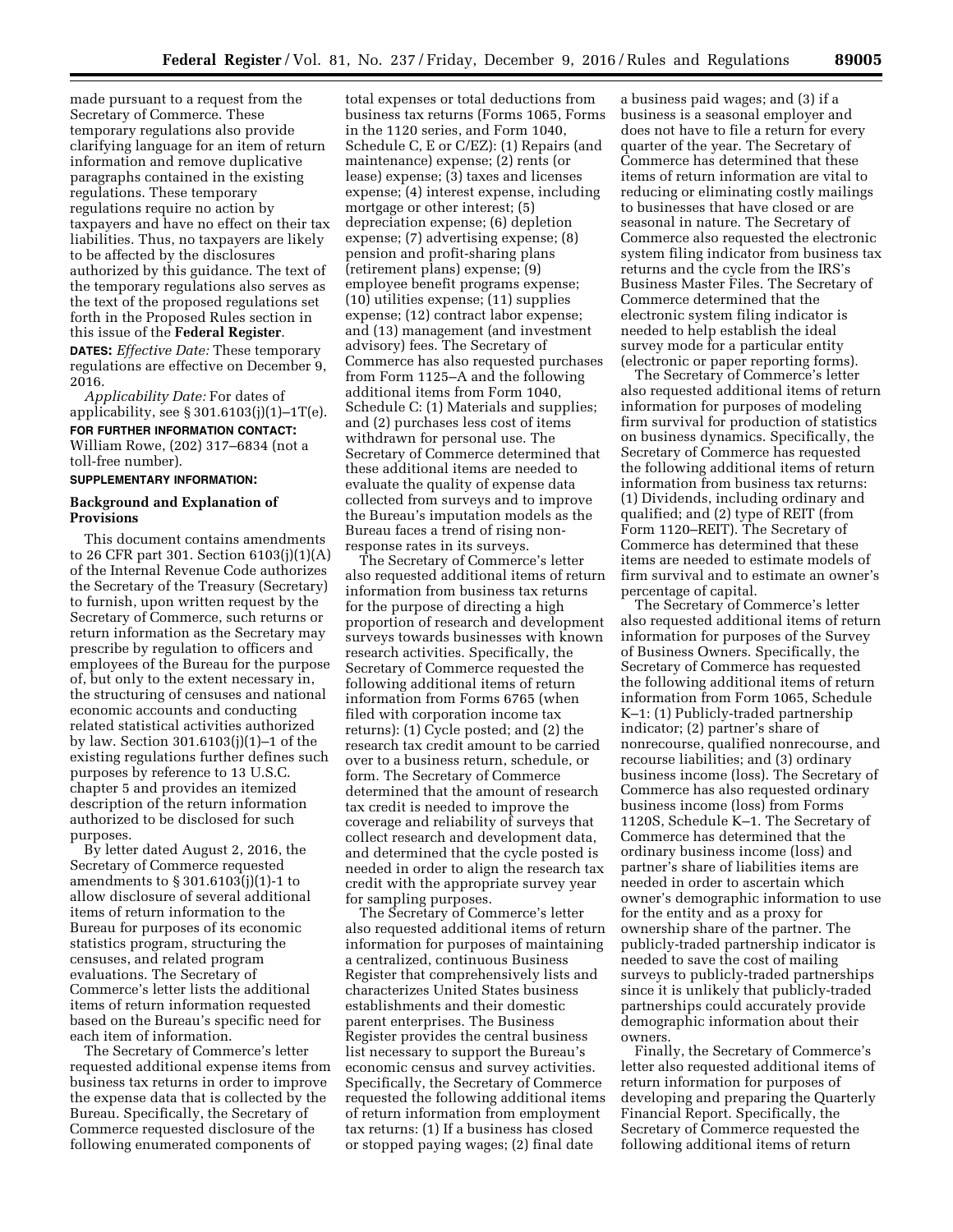information from Forms 1120–REIT: (1) Type of Real Estate Investment Trust (''REIT''); and (2) gross rents from real property. The Secretary of Commerce also requested the corporation's method of accounting from Form 1120F and the total amount reported from Form 1096. The Secretary of Commerce determined that gross rents from real property is needed to design and select the annual Quarterly Financial Report sample, and that the type of REIT is needed for editing and imputation purposes in the event that there are characteristic differences between the types of REITs. The Secretary of Commerce determined that the corporation's method of accounting is needed to understand how businesses with different accounting methods might report differently in the Quarterly Financial Report surveys. The Secretary of Commerce has determined that the total amounts reported from Form 1096 are needed to measure labor inputs for productivity since it would provide information on labor costs not covered by administrative records or survey reports of payroll.

The Secretary of Commerce asserted that good cause exists to amend § 301.6103(j)(1)–1 of the regulations to add these additional items to the list of items of return information that may be disclosed to the Bureau. The Treasury Department and the IRS agree that amending existing regulations to permit disclosure of these items to the Bureau is appropriate to meet the needs of the Bureau. These temporary regulations amend the existing regulations to allow disclosure of the items requested by the Secretary of Commerce.

This temporary regulation also amends language in the existing regulations to clarify that the T.D. 9500, which was published in the **Federal Register** (75 FR 52458), authorized disclosure only of categorical information for total qualified research expenses from Forms 6765. In accordance with the preamble to T.D. 9500, the existing regulations do not authorize the disclosure of the exact amount of total research expenses as reported on Form 6765. By letter dated February 6, 2006, the Secretary of Commerce requested disclosure of categorical information on total qualified research expenses in three ranges: Greater than zero, but less than \$1 million; greater than or equal to \$1 million, but less than \$3 million; and, greater than or equal to \$3 million. These temporary regulations amend the existing regulations to more clearly reflect the categorical nature of the disclosure of total research expenses from Form 6765.

Lastly, this temporary regulation also removes duplicate paragraphs contained in the existing regulations. Under the existing regulations, each of the following items of return information from business-related returns was authorized for disclosure by two identical paragraphs: Social Security tip income; total Social Security taxable earnings; and gross distributions from employer-sponsored and individual retirement plans from Form 1099–R. Because there is no need for duplicate paragraphs that authorize disclosure of the same items of return information for the same purpose, the duplicate paragraphs are removed.

The text of the temporary regulations also serves as the text of the proposed regulations set forth in the notice of proposed rulemaking on this subject in the Proposed Rules section of this issue of the **Federal Register**.

## **Special Analyses**

Certain IRS regulations, including this one, are exempt from the requirements of Executive Order 12866, as supplemented and reaffirmed by Executive Order 13563. Therefore, a regulatory assessment is not required. It is hereby certified that these regulations will not have a significant economic impact on a substantial number of small entities because the regulations do not impose a collection of information on small entities. Accordingly, a regulatory flexibility analysis is not required under the Regulatory Flexibility Act (5 U.S.C. chapter 6). Pursuant to section 7805(f) of the Internal Revenue Code, this regulation has been submitted to the Chief Counsel for Advocacy of the Small Business Administration for comment on its impact on small businesses.

## **Drafting Information**

The principal author of these temporary regulations is William Rowe, Office of the Associate Chief Counsel (Procedure & Administration).

### **List of Subjects in 26 CFR Part 301**

Employment taxes, Estate taxes, Excise taxes, Gift taxes, Income taxes, Penalties, Reporting and recordkeeping requirements.

#### **Amendments to the Regulations**

Accordingly, 26 CFR part 301 is amended as follows:

# **PART 301—PROCEDURE AND ADMINISTRATION**

■ **Paragraph 1.** The authority citation for part 301 continues to read in part as follows:

**Authority:** 26 U.S.C. 7805 \* \* \*

■ **Par. 2.** Section 301.6103(j)(1)-1T is added to read as follows:

### **§ 301.6103(j)(1)–1T Disclosures of return information reflected on returns to officers and employees of the Department of Commerce, for certain statistical purposes and related activities (Temporary).**

(a) through  $(b)(2)(iii)(H)$  [Reserved]. For further guidance see

§ 301.6103(j)(1)–1(a) through

 $(b)(2)(iii)(H).$ 

(I) Total taxable wages paid for purposes of chapter 21; (J) [Reserved]. For further guidance see

 $§ 301.6103(j)(1)-1(b)(2)(iii)(J).$ 

(K) If a business has closed or stopped paying wages;

(L) Final date a business paid wages; and

(M) If a business is a seasonal employer and does not have to file a return for every quarter of the year;

 $(b)(2)(iv)$  through  $(b)(3)(iv)$  [Reserved]. For further guidance see

§ 301.6103(j)(1)–1(b)(2)(iv) through (b)(3)(iv).

(v) Total expenses or deductions, including totals of the following components thereof:

(A) Repairs (and maintenance) expense;

- (B) Rents (or lease) expense;
- (C) Taxes and licenses expense;
- (D) Interest expense, including

mortgage or other interest;

(E) Depreciation expense;

(F) Depletion expense;

(G) Advertising expense;

(H) Pension and profit-sharing plans

(retirement plans) expense;

(I) Employee benefit programs expense;

(J) Utilities expense;

(K) Supplies expense;

(L) Contract labor expense; and (M) Management (and investment

advisory) fees.

 $(b)(3)(vi)$  through  $(b)(3)(xxiv)$ [Reserved]. For further guidance see § 301.6103(j)(1)–1(b)(3)(vi) through  $(b)(3)(xxiv).$ 

(xxv) From Form 6765 (when filed with corporation income tax returns)—

(A) Indicator that total qualified research expenses is greater than zero, but less than \$1 million; greater than or equal to \$1 million, but less than \$3 million; or, greater than or equal to \$3 million;

(B) Cycle posted; and

(C) Research tax credit amount to be carried over to a business return, schedule, or form.

(xxvi) Total number of documents reported on Form 1096 transmitting Forms 1099–MISC.

(xxvii) Total amount reported on Form 1096 transmitting Forms 1099– MISC.